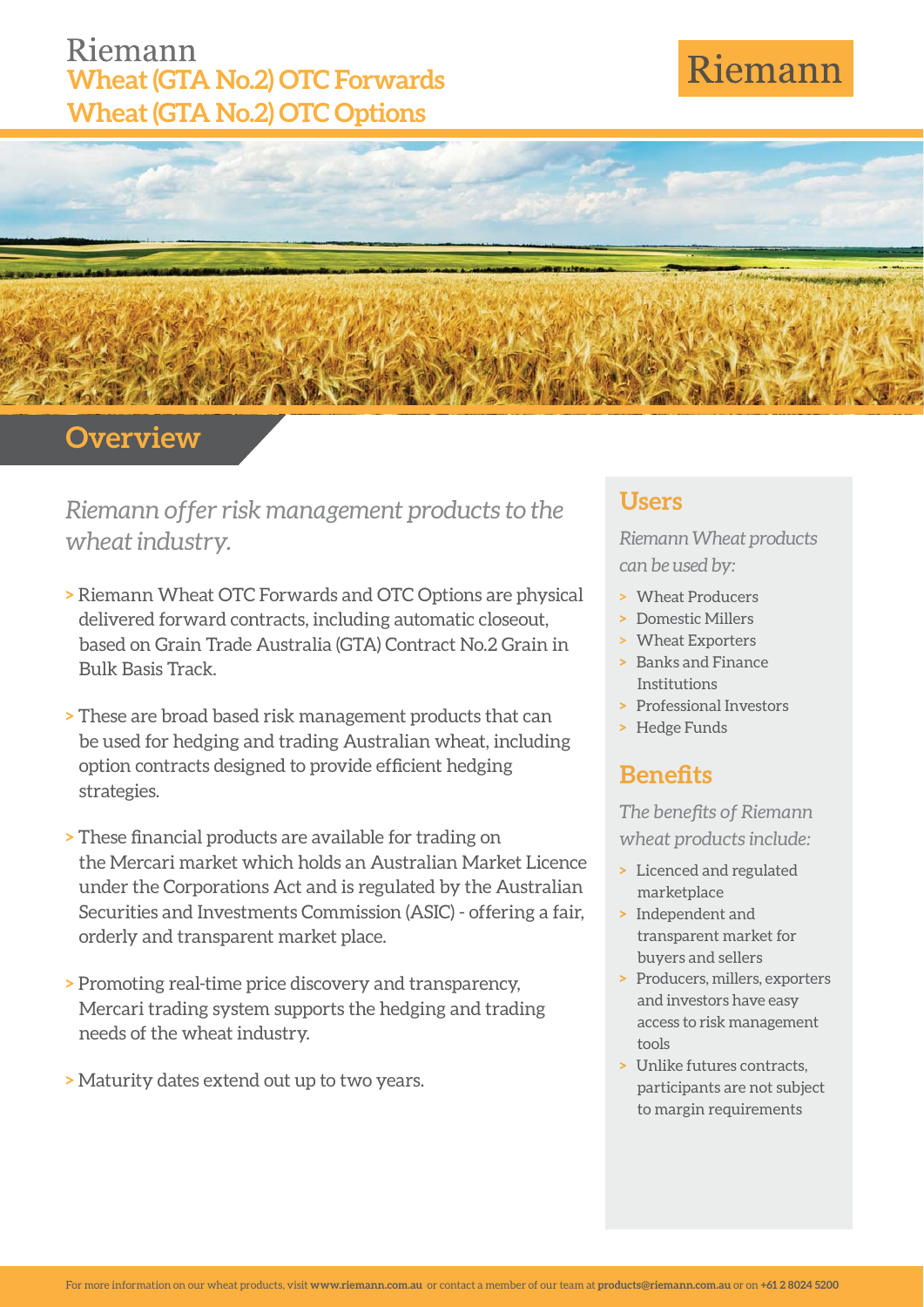|                                                                        | <b>Riemann Wheat (GTA No.2) OTC Forwards</b>                                                                                                                                                                                                                                                                                                                                                                                                                                                                           |  |
|------------------------------------------------------------------------|------------------------------------------------------------------------------------------------------------------------------------------------------------------------------------------------------------------------------------------------------------------------------------------------------------------------------------------------------------------------------------------------------------------------------------------------------------------------------------------------------------------------|--|
| Product                                                                | An OTC physical delivered forward based on Grain Trade Australia (GTA) Contract No.2 Grain in Bulk Basis<br>Track                                                                                                                                                                                                                                                                                                                                                                                                      |  |
| Underlying Physical                                                    | Applicable GTA wheat grades<br>Quality specifications as per seasons specifications issued by GTA                                                                                                                                                                                                                                                                                                                                                                                                                      |  |
| <b>Contract Size</b>                                                   | 250 metric tons (mt) minimum contract parcel and then in 250mt increments                                                                                                                                                                                                                                                                                                                                                                                                                                              |  |
| <b>Price increments</b>                                                | A\$0.10 per mt                                                                                                                                                                                                                                                                                                                                                                                                                                                                                                         |  |
| <b>Pricing Unit</b>                                                    | Australian dollars per mt                                                                                                                                                                                                                                                                                                                                                                                                                                                                                              |  |
| <b>Contract Expiry Months</b>                                          | Jan, Mar, May, Jul, Sep                                                                                                                                                                                                                                                                                                                                                                                                                                                                                                |  |
| <b>Contract Type</b>                                                   | Positions remaining after the Automatic Close Out process are Physically Delivered                                                                                                                                                                                                                                                                                                                                                                                                                                     |  |
| <b>Contract Counterparty</b>                                           | Contracts are formed bilaterally between buyers and sellers after counterparty credit is mutually agreed                                                                                                                                                                                                                                                                                                                                                                                                               |  |
| <b>Terms of Trade</b>                                                  | Grain Trade Australia "GTA Contract No 2"                                                                                                                                                                                                                                                                                                                                                                                                                                                                              |  |
| <b>Trading Hours</b>                                                   | 11.00am - 4.30pm Monday to Friday                                                                                                                                                                                                                                                                                                                                                                                                                                                                                      |  |
| <b>Contract Expiry</b>                                                 | At Market Close on the 3rd Thursday of the Contract Expiry Month, or if not a Sydney business day, the nearest<br>previous business day                                                                                                                                                                                                                                                                                                                                                                                |  |
| <b>Automatic Close Out</b>                                             | Contracts are Automatically Closed Out and Cash Adjusted at the Final Netting Price on the Contract Expiry<br>where possible. Contract holders that are Closed Out will be advised of their obligations with respect to the<br>Cash Adjustment basis the Final Netting Price. Contract holders not closed out will be advised of the same and<br>will be issued with a new contract detailing their Physical Delivery Obligation at the Final Netting Price. As per<br>GTA Contract No.2 documentation and Trade Rules |  |
| Cash Adjustment basis<br>the Final Netting Price                       | All Contract holders at the Contract Expiry will be advised of their net obligations to the counterparty of their<br>original trade basis the Final Netting Price. Where the out-of-the-money party will pay the in-the-money party<br>the difference between the Contract Price and the Final Netting Price multiplied by the number of metric<br>tons traded. The cash adjustment to occur the business day immediately after the Contract Expiry. As per GTA<br>Contract No.2 documentation and Trade Rules         |  |
| <b>Physical Delivery</b>                                               | Where possible contract holders with a zero net position at Contract Expiry will not be required to make or take<br>any physical deliveries. Net position holders and zero net contract holders that were unable to be removed from<br>the delivery process will be issued with new delivery contracts at the Final Netting Price. Sellers must deliver<br>the grain and buyers must pay for the grain as per GTA Contract No. 2 documentation and trade rules                                                         |  |
| <b>Grain Delivery Period</b>                                           | From the First business day after Contract Expiry through to the Second Last business day of the same month                                                                                                                                                                                                                                                                                                                                                                                                            |  |
| <b>Final Netting Price</b>                                             | The Final Netting Price is calculated by averaging the daily closing price for the last five trading days of the<br>contract                                                                                                                                                                                                                                                                                                                                                                                           |  |
| <b>Locations for Physical</b><br>Delivery                              | As per GTA approved locations. See further details for each listed Track market zone                                                                                                                                                                                                                                                                                                                                                                                                                                   |  |
| <b>Physical Delivery</b><br><b>Location Differential</b><br>Adjustment | Contract settlements will deduct the relevant Location Differentials (LDs) as per GTA LD schedule in existence<br>at the Contract Expiry, grossed up for shrink, as per GTA Contract No.2 documentation and Trade Rules                                                                                                                                                                                                                                                                                                |  |
| <b>Max Delivery Limits</b>                                             | No single buyer can take delivery of more than 100,000mt's per contract expiry                                                                                                                                                                                                                                                                                                                                                                                                                                         |  |
| For the avoidance of<br>doubt                                          | Mercari and Riemann take no part in the physical or cash settlement or adjustment of the trades other than to<br>advise counterparties of their obligations to each other. Any disputes or defaults should be addressed under the<br>Terms and Conditions of the Grain Trade Australia "GTA Contract No 2"                                                                                                                                                                                                             |  |

### Riemann

For more information on our wheat products, visit **www.riemann.com.au** or contact a member of our team at **products@riemann.com.au** or on **+61 2 8024 5200**.